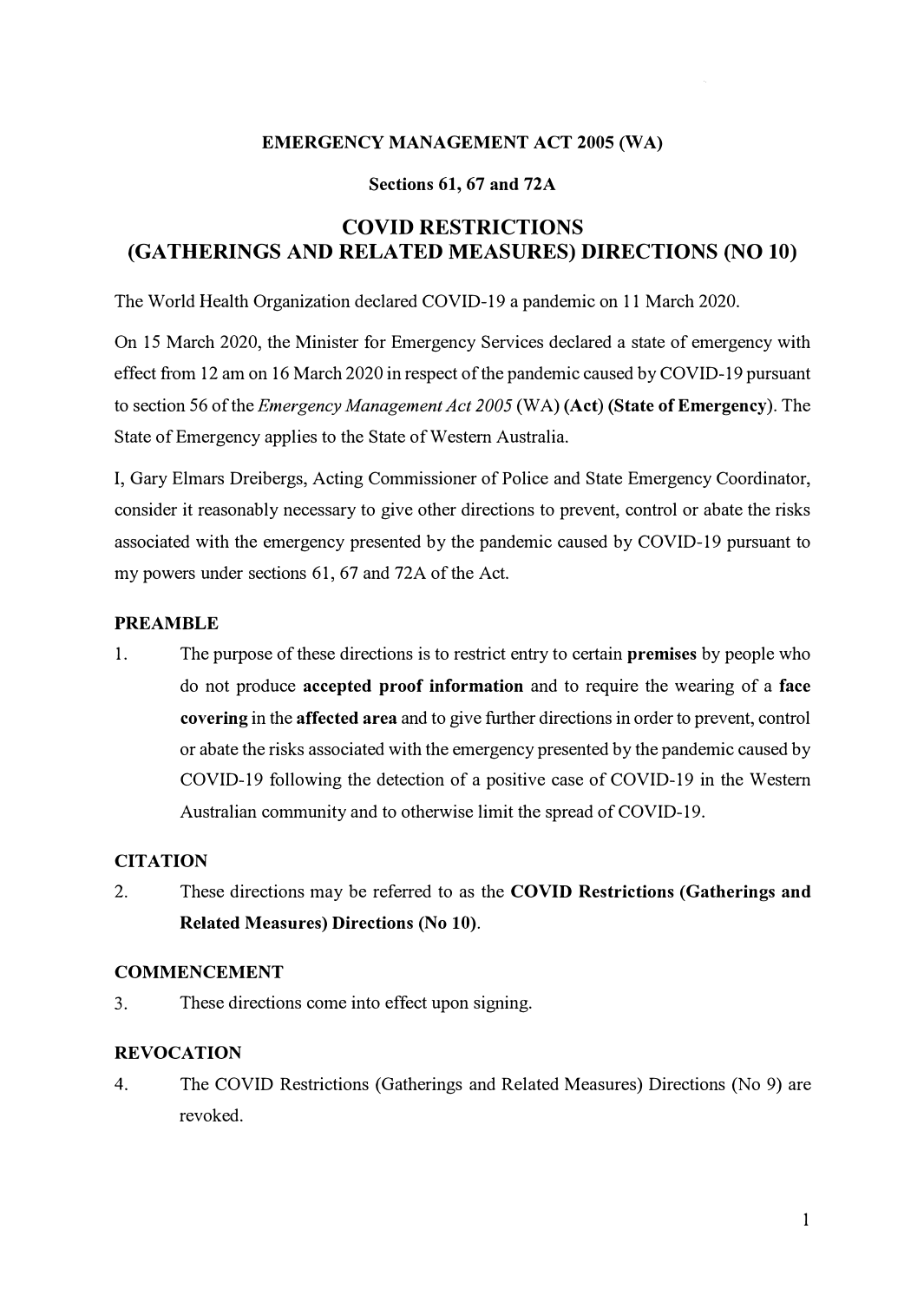### **OPERATION**

5. These directions apply in addition to any requirements imposed by other **directions** including the COVID Safe (Phase 5) Directions (No 2), and to the extent of any inconsistency, these directions prevail.

### **DIRECTIONS**

#### **PART I: FACE COVERING REQUIREMENTS**

#### **Requirement to wear a face covering in certain places**

- 6. Subject to paragraph 8, a person in the affected area must wear a face covering at all times while they are:
	- (a) in an **indoor space;** or
	- (b) at or in a residential aged care facility, or residential disability facility, whether in an indoor space or **outdoor space;** or
	- ( c) at a **hospital;** or
	- $(d)$  in a vehicle of any kind, including one that is being used for public transport, taxi or rideshare services.
- 7. A person must not, in the affected area, enter or remain:
	- (a) in an indoor space; or
	- (b) at or in a residential aged care facility, or residential disability facility, whether in an indoor space or outdoor space; or
	- (c) at a hospital; or
	- ( d) in a vehicle of any kind, including one that is being used for public transport, taxi or rideshare services,

unless the person is wearing a face covering or one or more of the face covering exceptions in paragraph 8 apply to that person at that time.

#### **Exceptions from face covering requirements**

- 8. A person is not required to wear a face covering where:
	- (a) the person is within or at their **home** unless another direction requires them to wear a mask at home; or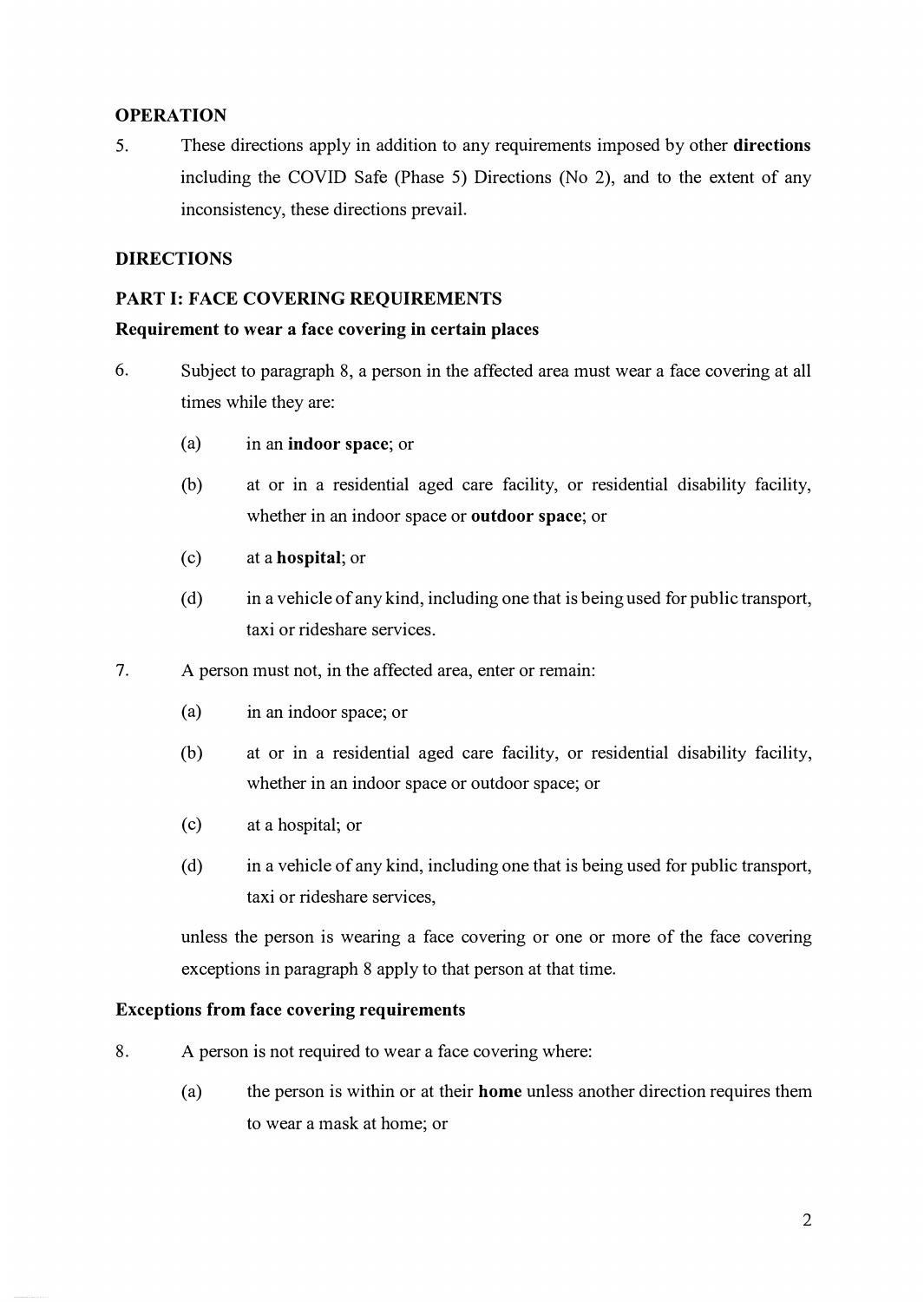- (b) the person is attending a gathering of persons at a home, provided that the gathering is not prohibited by these directions; or
- (c) the person is a child 12 years of age or under, except at any time the child is attending school in Year 7 and above; or
- ( d) the person is at the time attending school as a student in Year 6 or below; or
- (e) the person has a physical, developmental or mental illness, injury, condition or disability which makes wearing a face covering unsuitable; or
- (f) the person is communicating with a person who is deaf or hard of hearing and visibility of the mouth is essential for communication; or
- $(g)$  the nature of a person's occupation means that wearing a face covering at that time is impractical to perform that occupation or creates a risk to their health and safety; or
- (h) the person needs to temporarily remove their face covering so as to enable another person to appropriately perform their occupation; or
- (i) the nature of a person's work or the activity that they are engaging in means that clear enunciation or visibility of the mouth is essential; or
- (j) the person is at that time consuming food, drink or medicine; or
- (k) the person is asked to remove the face covering to ascertain identity; or
- (I) not wearing a face covering is required for emergency purposes (other than emergency preparation or emergency preparation activities, unless another exception specified in this paragraph applies); or
- (m) the person is working in the absence of others in an enclosed indoor space (unless and until another person enters that indoor space); or
- (n) the person is a resident in a residential aged care facility or residential disability facility; or
- ( o) the person is a patient in a hospital; or
- (p) the person is engaged in an activity involving swimming; or
- (q) the person is running or jogging or otherwise engaged in some fonn of strenuous or vigorous exercise or physical activity; or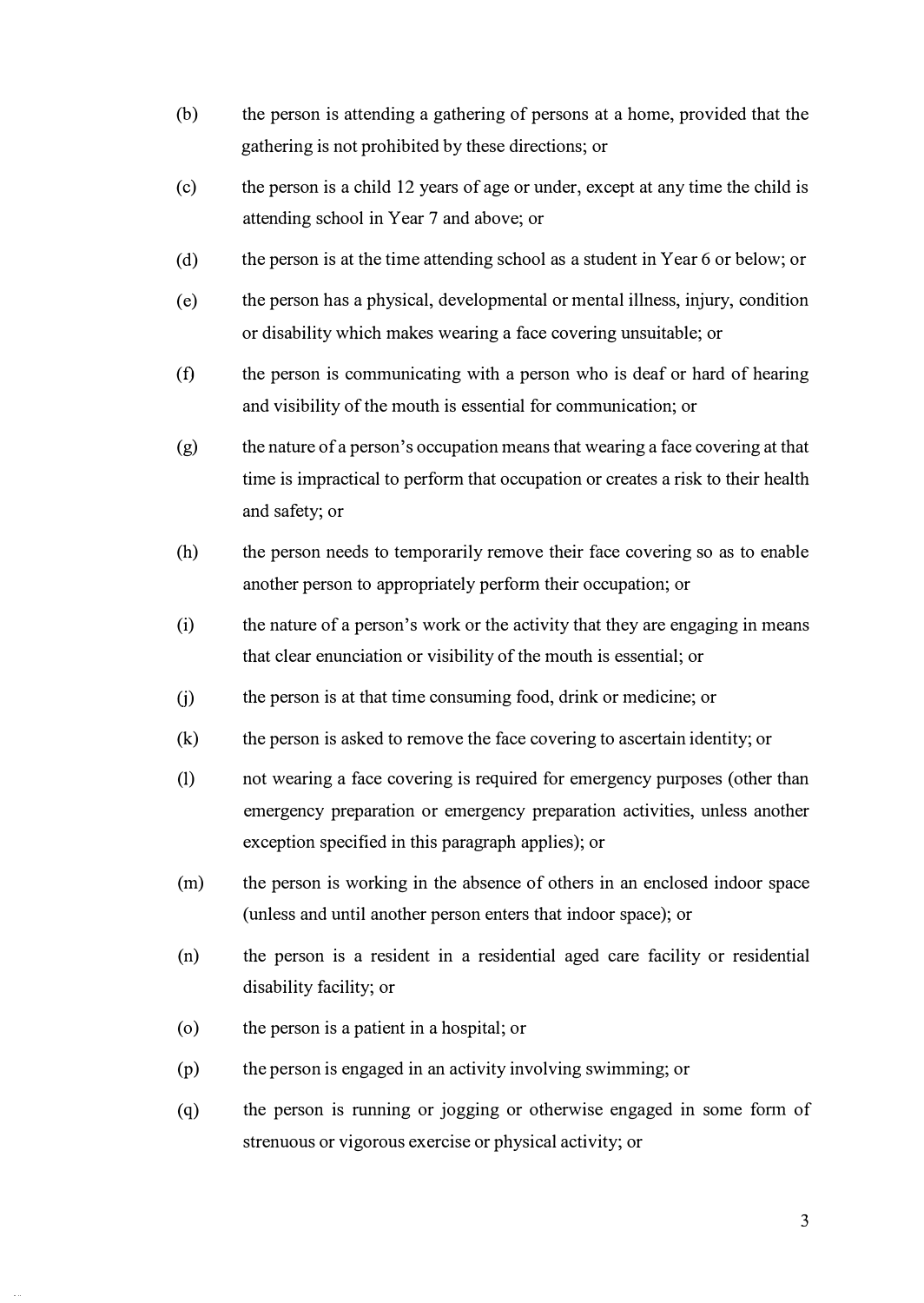- (r) the person is travelling in a vehicle and either is the sole occupant of that vehicle or is travelling in the vehicle with other persons provided that all the occupants of the vehicle are members of the same **household;** or
- (s) the person is undergoing medical, dental or beauty related care or treatment to the extent that such care or treatment requires that no face covering be worn; or
- (t) the person is directed by a judicial officer or tribunal member in proceedings in a court or tribunal to remove their face covering to ensure the proper conduct of those proceedings; or
- (u) the person is a prisoner or detainee in a prison, detention centre or other place of custody; or

*Note: Nothing in these directions affects any other power a person may have to require a prisoner or detainee to wear a face covering.*

- (v) not wearing a face covering is otherwise required or authorised by law; or
- (w) wearing a face covering is not safe in all the circumstances,

provided that:

- (x) a person is only excepted from the requirement to wear a face covering under subparagraph (e) if the person produces a medical certificate that certifies that the person has an illness, injury, condition or disability that makes wearing a face covering unsuitable:
	- (i) upon request by an **authorised officer,** and
	- (ii) if requested to do so whilst at or on any premises, by the **responsible person** for those premises or by the **staff** of the responsible person; and
- (y) where a person is relying on an exception under subparagraph (f) to (w), that person resumes wearing the face covering as soon as reasonably practicable after the person no longer falls within the relevant exception.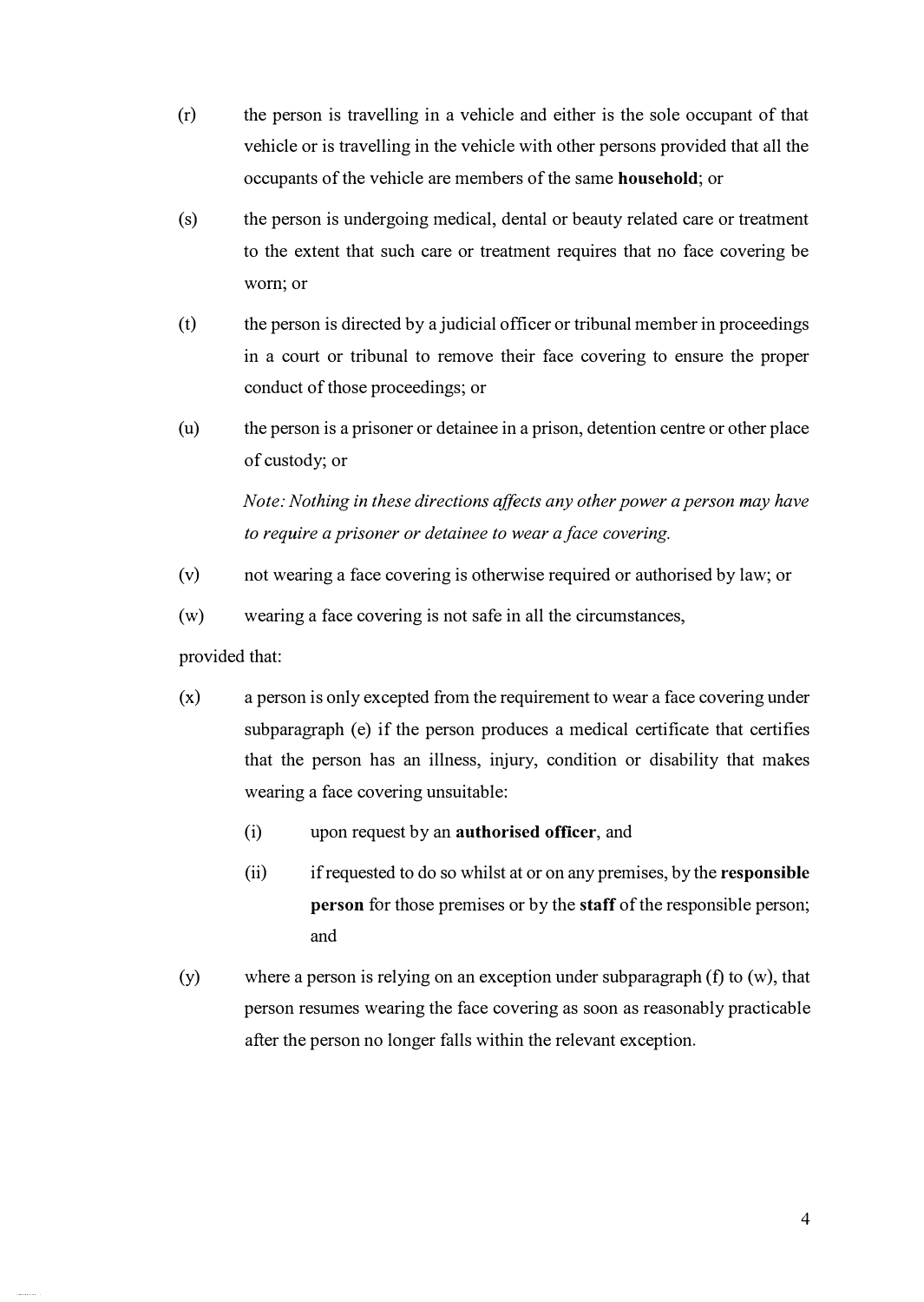#### **PART II: VACCINATION REQUIREMENTS**

#### **Restriction on Entry by Unvaccinated Person**

- 9. A **patron** of or over the age of 16 years must not, in the affected area, enter, or remain at a **high risk venue** unless that patron is:
	- (a) **fully vaccinated;** or
	- (b) an **exempt person,**

unless the patron enters or remains at the particular premises in any of the circumstances referred to in paragraph 11(b).

#### **Proof of vaccination information**

- 10. Subject to paragraph 11, a responsible person must:
	- (a) request that each patron entering a high risk venue in the affected area (or procure that each patron entering a high risk venue in the affected area is requested to) produce the patron's accepted proof information; and
	- (b) take all reasonable steps to ensure that a patron does not remain at the premises for which the person is the responsible person unless they have provided the patron's accepted proof information.
- 11. A responsible person is not required to comply with paragraph 10 if:
	- (a) the patron is or appears to be younger than 16 years old; or
	- (b) the patron enters or remains at the particular premises:
		- (i) for the purposes of performing a law enforcement function that cannot reasonably be performed other than by entering the particular premises; or
		- (ii) for medical or emergency purposes.

#### 12. Except for:

- (a) a child under the age of 16 years; or
- (b) in any of the circumstances referred to in paragraph  $11(b)$ ,

a patron entering a high risk venue in the affected area must produce a true and accurate copy of their accepted proof information to an authorised officer, or a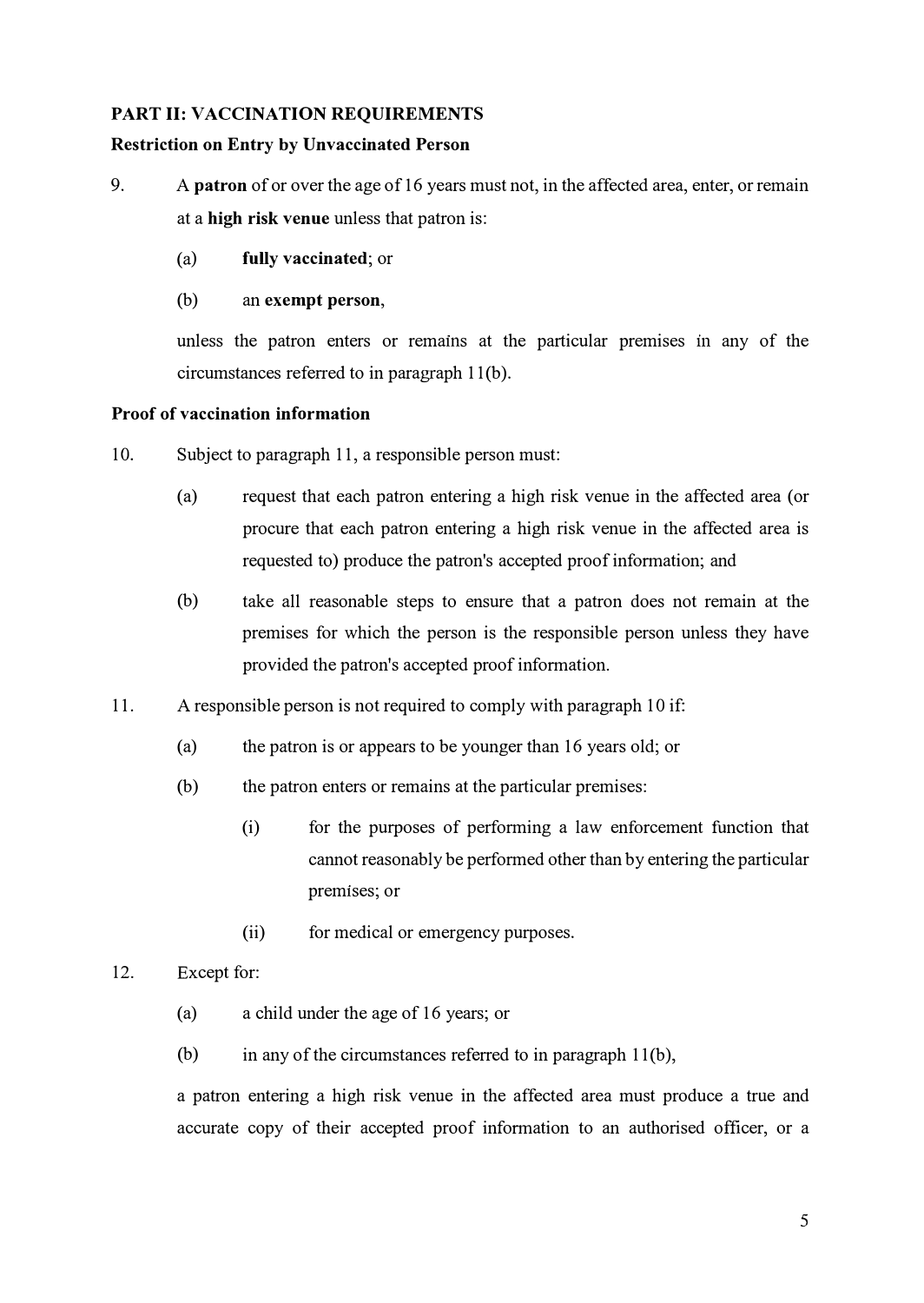responsible person, or a member of the staff of a responsible person, upon request at any time while at the high risk venue.

13. A patron who does not produce their accepted proof information in accordance with paragraph 12 must not remain at the high risk venue.

## **PART III: EXTENDED APPLICATION OF DIRECTIONS BEYOND THE AFFECTED AREA**

### **Requirements for persons who leave the affected area**

14. A person who was in the affected area at any time after the **effective time** and travels or has travelled outside of the affected area must, for a period of 14 days after the date and time that the person was last in the affected area, comply with paragraphs 6 and 7 of these directions whilst they are outside the affected area as if they were in the affected area.

### **AUTHORISATION**

15. For the avoidance of doubt, in addition to and without limiting any other authorisation any **relevant officer** may have to do so, all relevant officers are authorised under section 61 of the Act to give any direction to a person for the purpose of giving effect to these directions.

## **INTERPRETATION**

16. Unless specified otherwise, any reference in these directions to any other direction made by the State Emergency Coordinator is deemed to be a reference to that direction as amended or replaced from time to time.

#### **DEFINITIONS**

- 17. **Accepted proof information** means:
	- (a) **accepted proof of vaccination;** or
	- (b) **accepted proof of vaccination exemption.**
- 18. **Accepted proof of vaccination** means **identification** for the person and one of the following showing that the person is fully vaccinated:
	- ( a) a COVID-19 digital vaccination certificate or an Immunisation History Statement issued to the person showing the COVID-19 vaccinations recorded on the Australia Immunisation Register for the person; or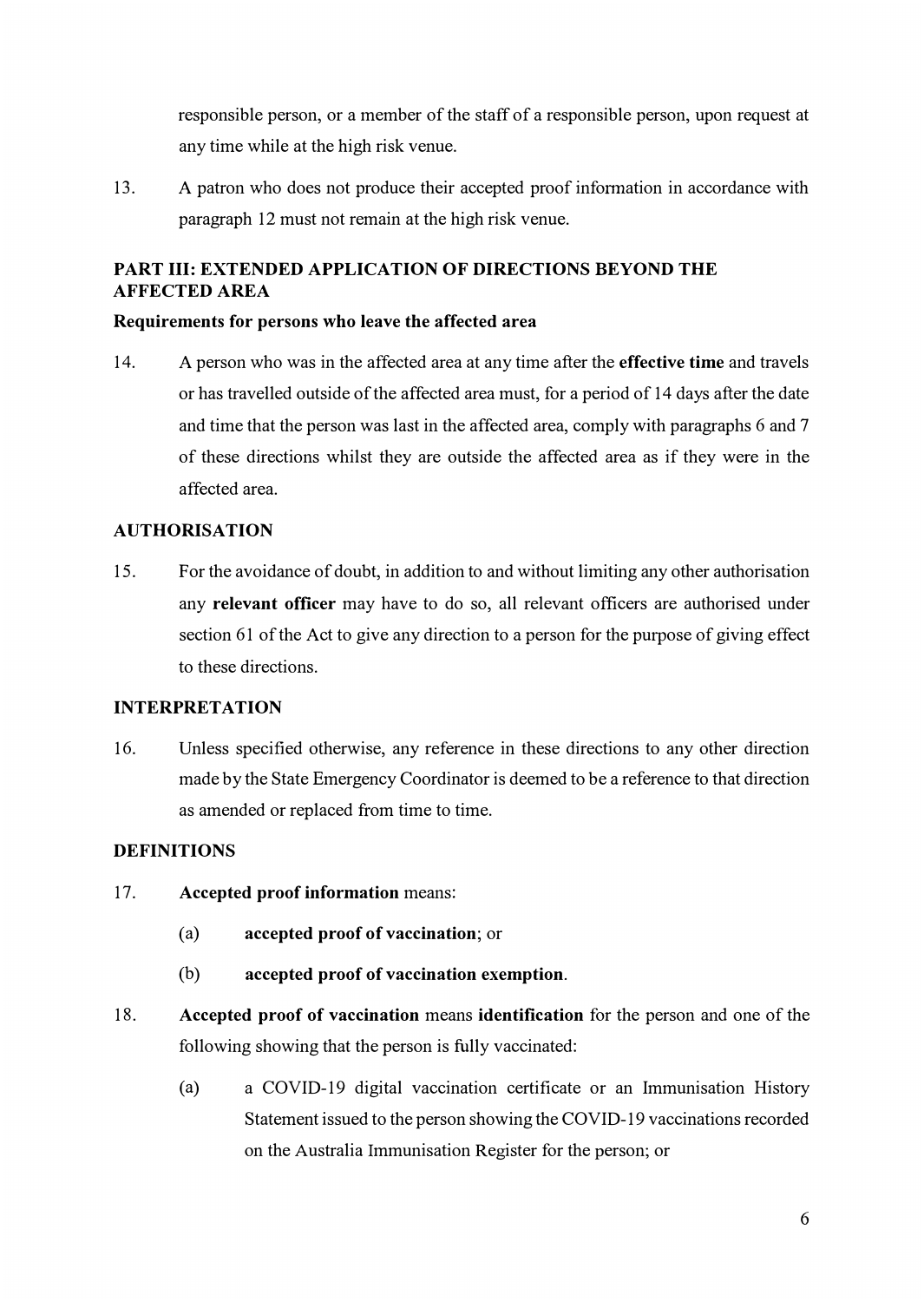- (b) an International COVID-19 Vaccination Certificate issued by the Commonwealth Government to the person showing the COVID-19 vaccinations recorded on the Australian Immunisation Register for the person; or
- ( c) written confirmation of vaccinations issued by the Chief Health Officer or a person authorised by the Chief Health Officer to the person of the COVID-19 vaccinations administered to the person; or
- ( d) a digital certificate contained in an **approved app** showing the COVID-19 vaccinations administered to the person,

provided that in the event that the person provides proof of the kind referred to in paragraph (d), any requirement to produce identification does not apply.

- 19. **Accepted proof of vaccination exemption** means identification for the person and an Immunisation History Statement issued to the person showing a medical exemption recorded on the Australian Immunisation Register for the person.
- 20. **Affected area** means:
	- (a) for the purposes of paragraphs  $1, 6, 7, 8$  and  $14$ :
		- (i) the Metropolitan region described in Schedule 3 to the *Planning and Development Act 2005* (WA); and
		- (ii) the Peel Region described in item 6 of Schedule 4 to the *Planning and Development Act 2005* (WA); and
		- (iii) Rottnest Island, as described in section 4 of the *Rottnest Island Authority Act 1987* (WA); and
		- (iv) the South West region described in item 8 of Schedule 4 to the *Planning and Development Act 2005* (WA).
	- (b) for the purposes of paragraphs 9 to 13:
		- (i) the Metropolitan region described in Schedule 3 to the *Planning and Development Act 2005* (WA); and
		- (ii) the Peel Region described in item 6 of Schedule 4 to the *Planning and Development Act 2005* (WA); and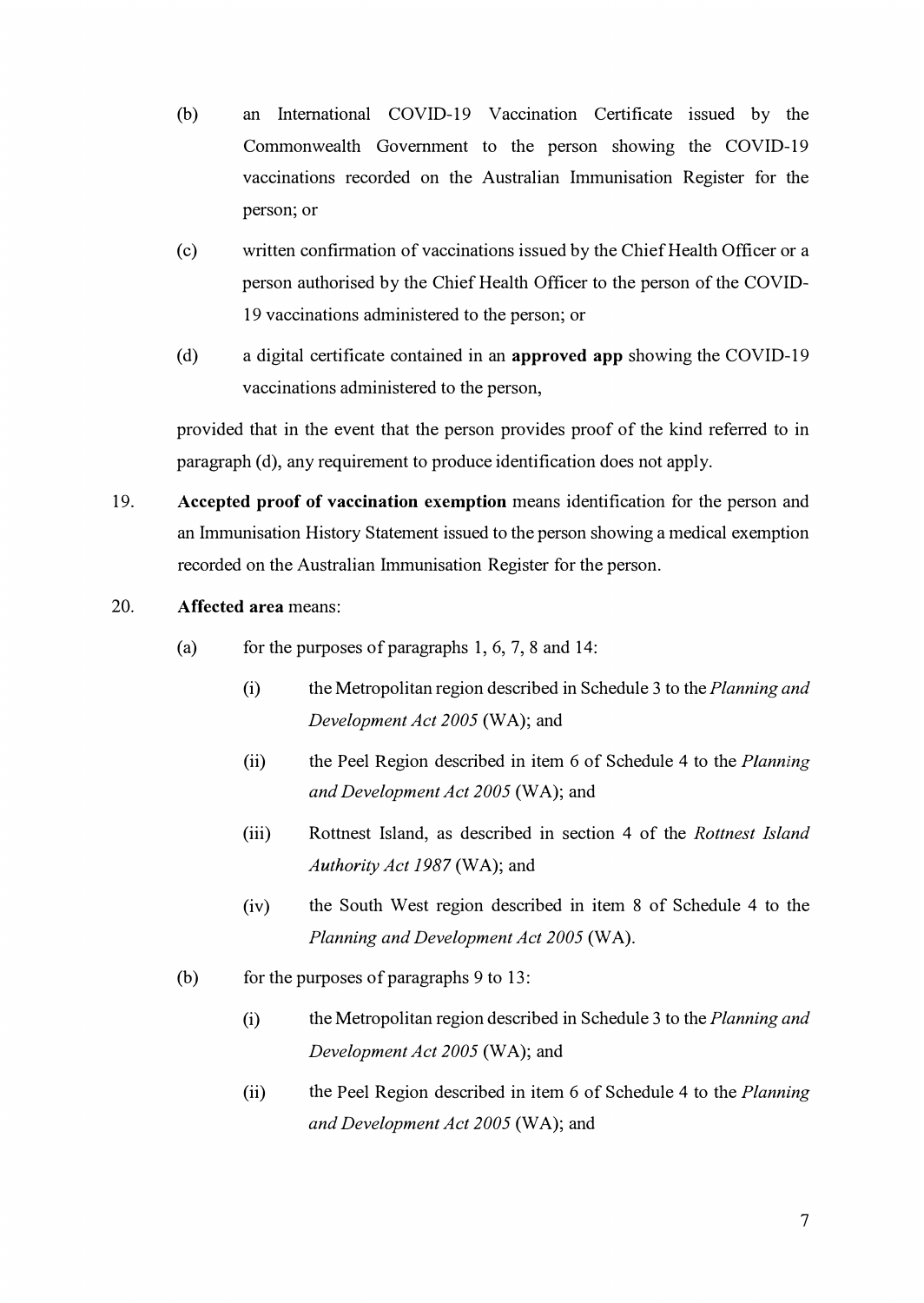- (iii) Rottnest Island, as described in section 4 of the *Rottnest Island Authority Act 1987* (WA).
- 21. **Approved app** means the Medicare Express app or the ServiceWA app or any other app or application designated in writing by the State Emergency Coordinator, or a person authorised by the State Emergency Coordinator for that purpose, to be an approved app.

### 22. **Approved COVID-19 vaccine** means:

- ( a) any vaccine that has been approved by the Therapeutic Goods Administration for use in Australia for the purpose of vaccinating persons against COVID-19; or
- (b) any other vaccine specified by the Chief Health Officer, or any other person authorised by the Chief Health Officer for that purpose, as an approved COVID-19 vaccine.
- 23. **Authorised officer** has the same meaning that it has in the Act.

*Note: At the time of making these directions, all police officers are authorised officers, and paragraph 15 ensures that relevant officers are also authorised officers for the purposes of these directions.*

- 24. **Bottleshop** means an area physically attached or adjacent to the premises of a business falling within the definition of **hospitality venue** and which is for the sale of packaged alcohol for consumption off the premises of that business.
- 25. **Capacity** means the maximum number of people that can be accommodated at the premises consistently with any legal requirements.
- 26. **Direction** includes any direction under the Act or the *Public Health Act 2016* (WA), whether the direction is given orally or in writing.
- 27. **Effective time** means 12.01 am on 6 January 2022 provided that if the person has only been in the **South West region** and no other part of the affected area, the effective time is to be read as 12.01 am on 12 January 2022.
- 28. **Emergency officer** has the same meaning that it has in the *Public Health Act 2016* (WA).
- 29. **Event** has the same meaning as in the COVID Safe (Phase 5) Directions (No 2).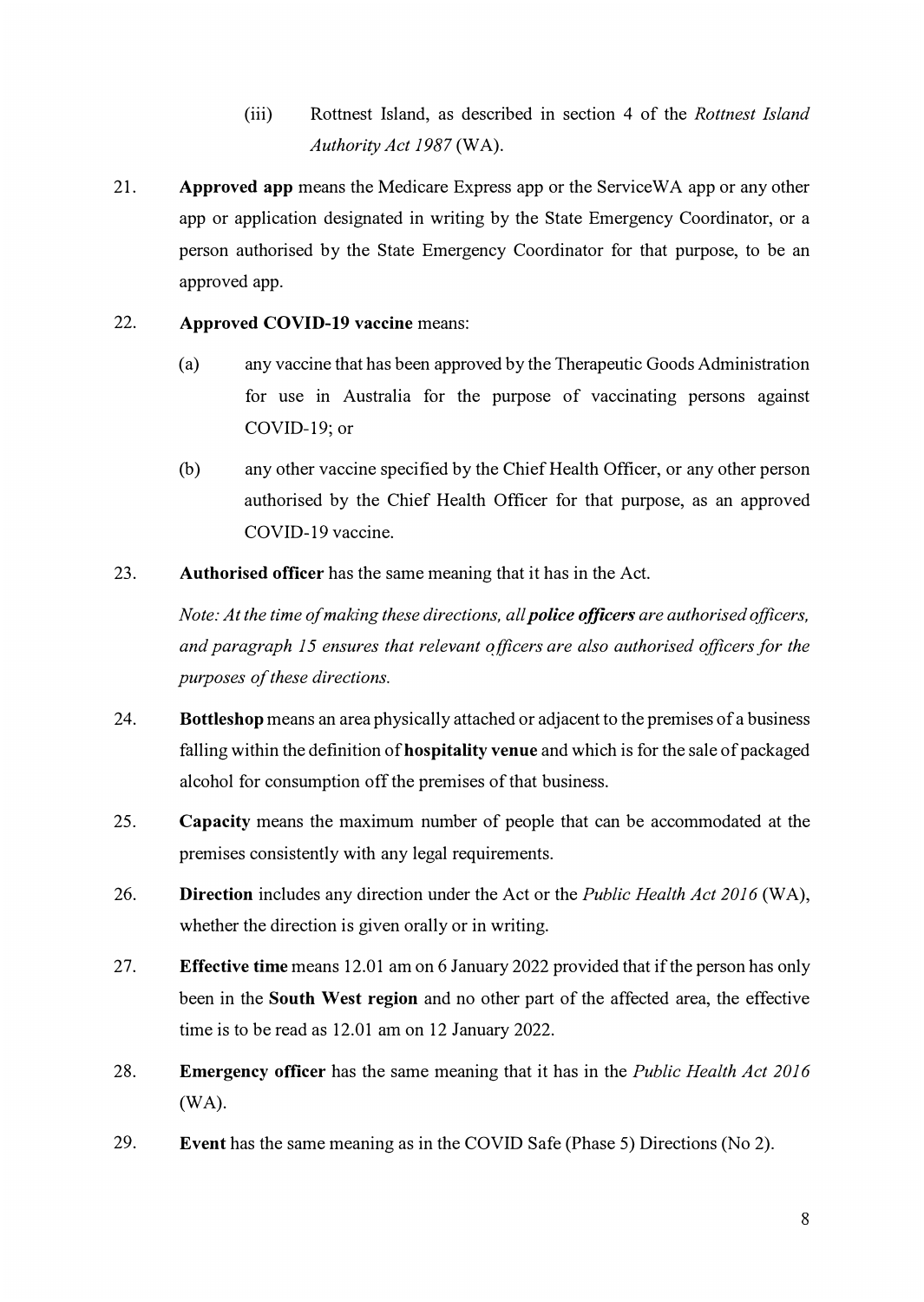- 30. **Excluded event** means any event or class of event designated in writing by the State Emergency Coordinator, or a person authorised by the State Emergency Coordinator for that purpose, or by the Chief Health Officer or a person authorised by the Chief Health Officer to be an excluded event.
- 31. **Excluded venue** means:
	- (a) Adventure World on Progress Drive in Bibra Lake; and
	- (b) Outback Splash on Neaves Road in Bullsbrook; and
	- (c) any other place or venue or class of place or venue designated in writing by the State Emergency Coordinator, or a person authorised by the State Emergency Coordinator for that purpose, or by the Chief Health Officer or a person authorised by the Chief Health Officer to be an excluded venue.
- 32. **Exempt person** means a person in respect of whom a medical exemption is recorded on the Australia Immunisation Register in relation to the person and is displayed on the person's Immunisation History Statement.
- 33. **Face covering** means a disposable surgical mask or fitted cloth mask that covers the nose and mouth (but does not include a face shield).
- 34. **Full course** means:
	- (a) in respect of the SPIKEVAX, VAXZEVRIA and COMIRNATY  $-$ BNT162b2 vaccines, two doses of the vaccine administered with an appropriate interval between doses; and
	- (b) in respect of the COVID-19 Vaccine Janssen, a single dose of that vaccine; and
	- ( c) in respect of any other **approved COVID-19 vaccine,** such number of doses of that vaccine as specified by the Chief Health Officer or a person authorised by the Chief Health Officer for that purpose.
- 35. **Fully vaccinated** means that the person has been administered with a **full course** of an approved COVID-19 vaccine.
- 36. **High risk venue** means any of the following, other than an **excluded venue:**
	- (a) a **nightclub;** or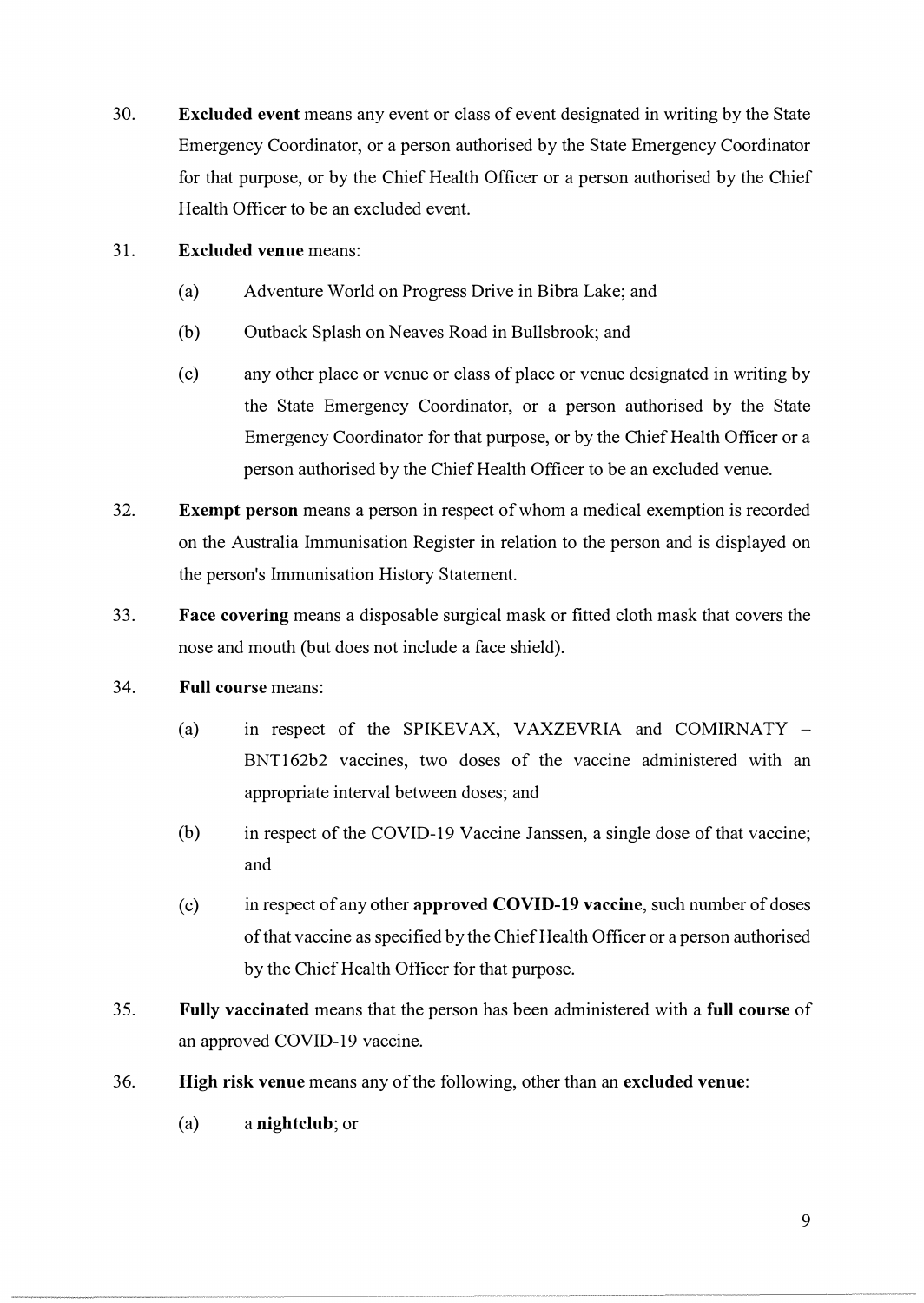- (b) a hospitality venue:
	- (i) with a **capacity** of greater than 500 patrons; or
	- (ii) which is legally authorised to operate after midnight (provided that the requirement shall be read as attaching to such premises at any time at which it is operating); or

*Note: a hospitality venue that is allowed to operate after midnight pursuant to the licence it holds will be captured by sub-paragraph (b)(ii) at any time it is operating, even if it is not after midnight at the time.*

- (c) any other place operating under:
	- (i) a **special facility licence** which:
		- (A) has a capacity greater than 500 patrons or, if the place does not have a capacity, at which more than 500 patrons might reasonably be expected to be in attendance at any given time; or
		- (B) which is legally authorised to operate after midnight (provided that the requirement shall be read as attaching to such premises at any time at which it is operating); or
	- (ii) an **occasional licence** which has a capacity greater than 250 patrons or, if the place does not have a capacity, at which more than 250 patrons might reasonably be expected to be in attendance at any given time; or
- ( d) any place that is being used for the purposes of a **music** event or a specified high risk event; or
- (e) the gaming floor of the Perth Crown Casino.
- 37. **Home** means the premises or place where a person usually resides or other premises ( such as a hotel or short stay accommodation) at which a person is able to reside.
- 38. **Hospital** has the same meaning as in the *Health Services Act 2016* (WA).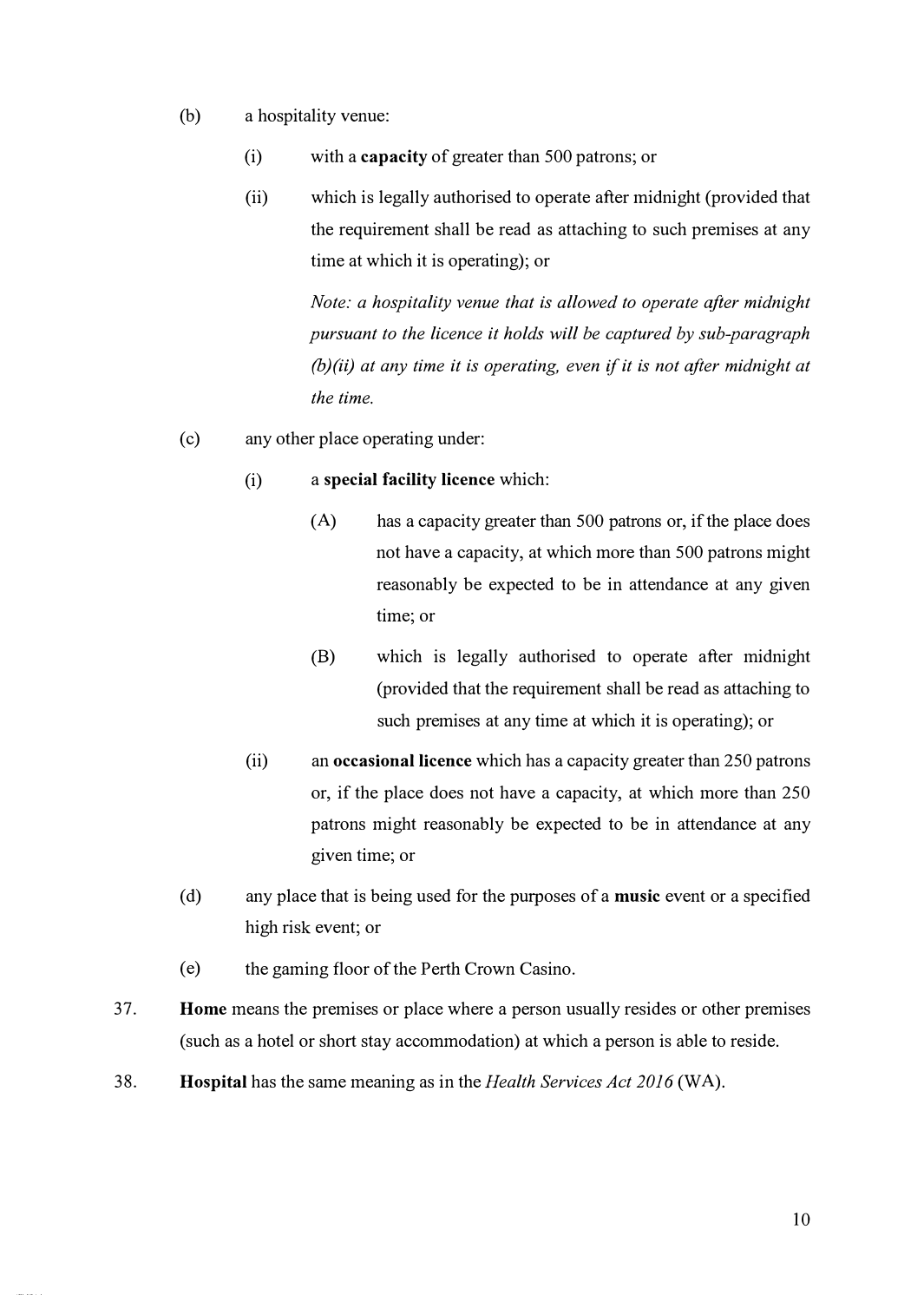#### 39. **Hospitality venue** means:

- (a) a business characterised as a pub or tavern that supplies alcohol under a licence granted under the *Liquor Control Act 1988* (WA) (but not including any part of the business constituted by a **bottleshop** ); or
- (b) a hotel, whether licensed or unlicensed, except any part of the hotel constituted by a bottleshop or to the extent that the hotel provides accommodation.
- 40. **Household** means two or more persons who usually reside at the same home, irrespective of whether those persons are related to each other.
- 41. **Identification** means one of the primary or secondary documents identified as being acceptable proof of identification in the information available at:

https://www .wa.gov .au/govemment/covid-l 9-coronavirus/covid-19-coronaviruswhat-proof-of-covid-19-vaccinations-can-i-use

provided that any expiry date for the document has not yet passed.

- 42. **Indoor space** means an area, room or premises that is or are substantially enclosed by a roof and a **sufficient dividing structure,** regardless of whether the roof or sufficient dividing structure, or any part of them, are permanent or temporary or capable of being opened or closed.
- 43. **Music event** means any gathering of more than 500 patrons, whether in public or in private, and whether undertaken or engaged in on a for profit or not for profit basis which features the playing of recorded music or live performances involving singing or dancing for the purposes of entertainment and at which the playing of recorded music or live performances is the primary focus of the event, unless the gathering falls within the terms of an existing approval that was in place as at 22 June 2021 under section 178 of the *Health (Miscellaneous Provisions) Act 1911* (WA) or is an **excluded event.**
- 44. **Nightclub** means a place that has a nightclub licence under section 42 of the *Liquor Control Act 1988* (WA) or another place that is specified in writing by the State Emergency Coordinator, or a person authorised by the State Emergency Coordinator for that purpose, to be a nightclub for the purposes of these directions or the COVID Safe (Phase 5) Directions (No 2).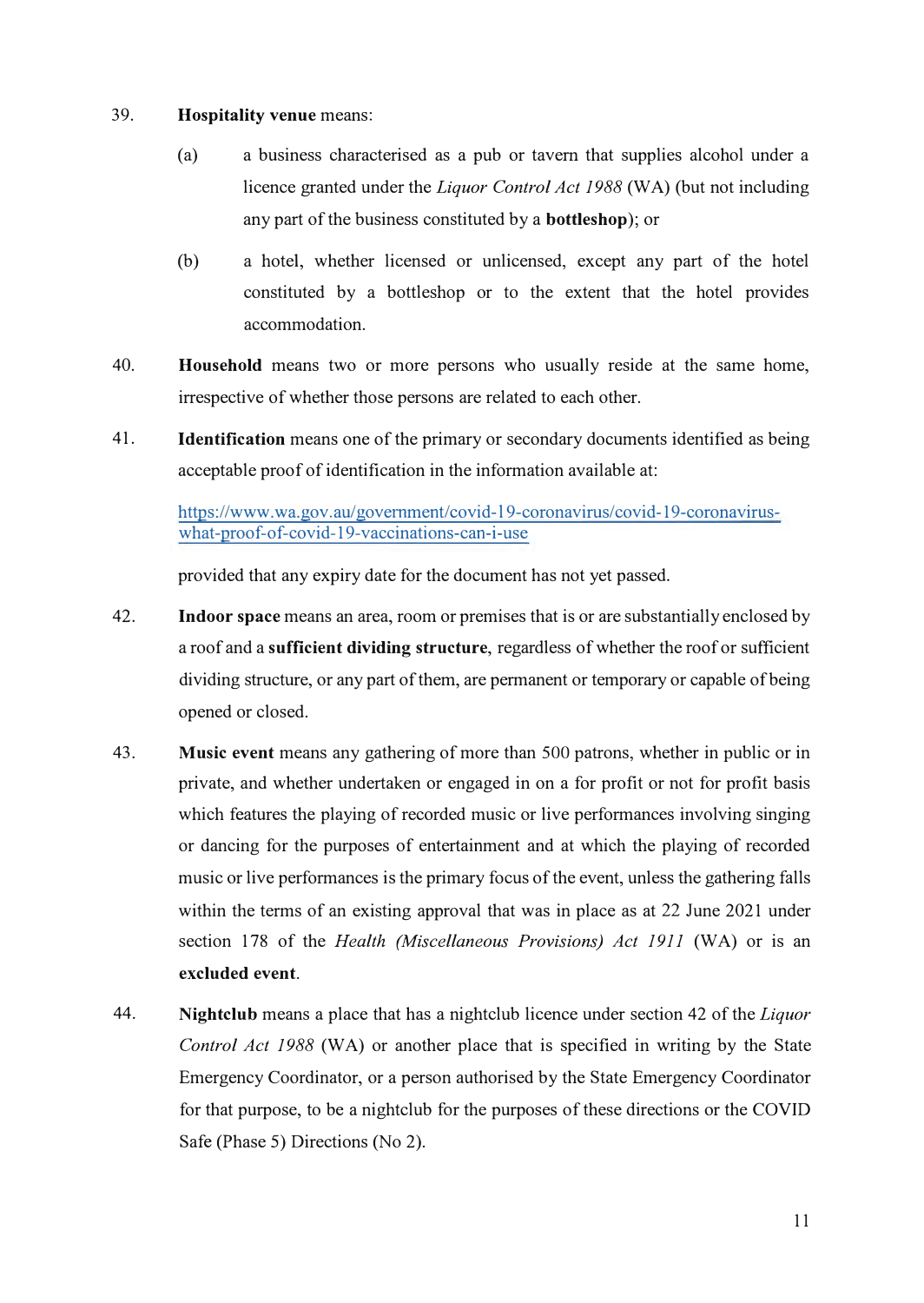- 45. **Occasional licence** has the same meaning as in the *Liquor Control Act 1988* (WA).
- 46. **Outdoor space** means any space that is not an indoor space.
- 47. **Patron** means a person who is not staff and, for the avoidance of doubt, includes spectators.
- 48. **Police officer** means a person appointed under Part I of the *Police Act 1892* (WA) to be a member of the Police Force of Western Australia.
- 49. **Premises** includes:
	- (a) land (whether vacant or not); and
	- (b) land covered by water, whether permanently or temporarily or from time to time; and
	- ( c) the whole or any part of a building or other structure, of whatever type and whether of a permanent or temporary nature; and
	- (d) a vehicle, including a vessel.

### 50. **Relevant officer** means:

- (a) an authorised officer; or
- (b) an **emergency officer;** or
- (c) a **responsible officer.**

#### 51. **Responsible officer** means:

- (a) an officer, employee or contractor of the Department of Health; or
- (b) an officer, employee or contractor of a health services provider; or
- (c) any other person authorised by the Chief Health Officer orally or in writing to perform a function for the purposes of these directions.
- 52. **Responsible person,** in relation to particular premises, means the occupier or other person apparently in charge of those premises.
- 53. **Special facility licence** has the same meaning as in the *Liquor Control Act 1988* (WA).
- 54. **South West region** means that part of the affected area referred to in paragraph (a)(iv) of the definition of affected area.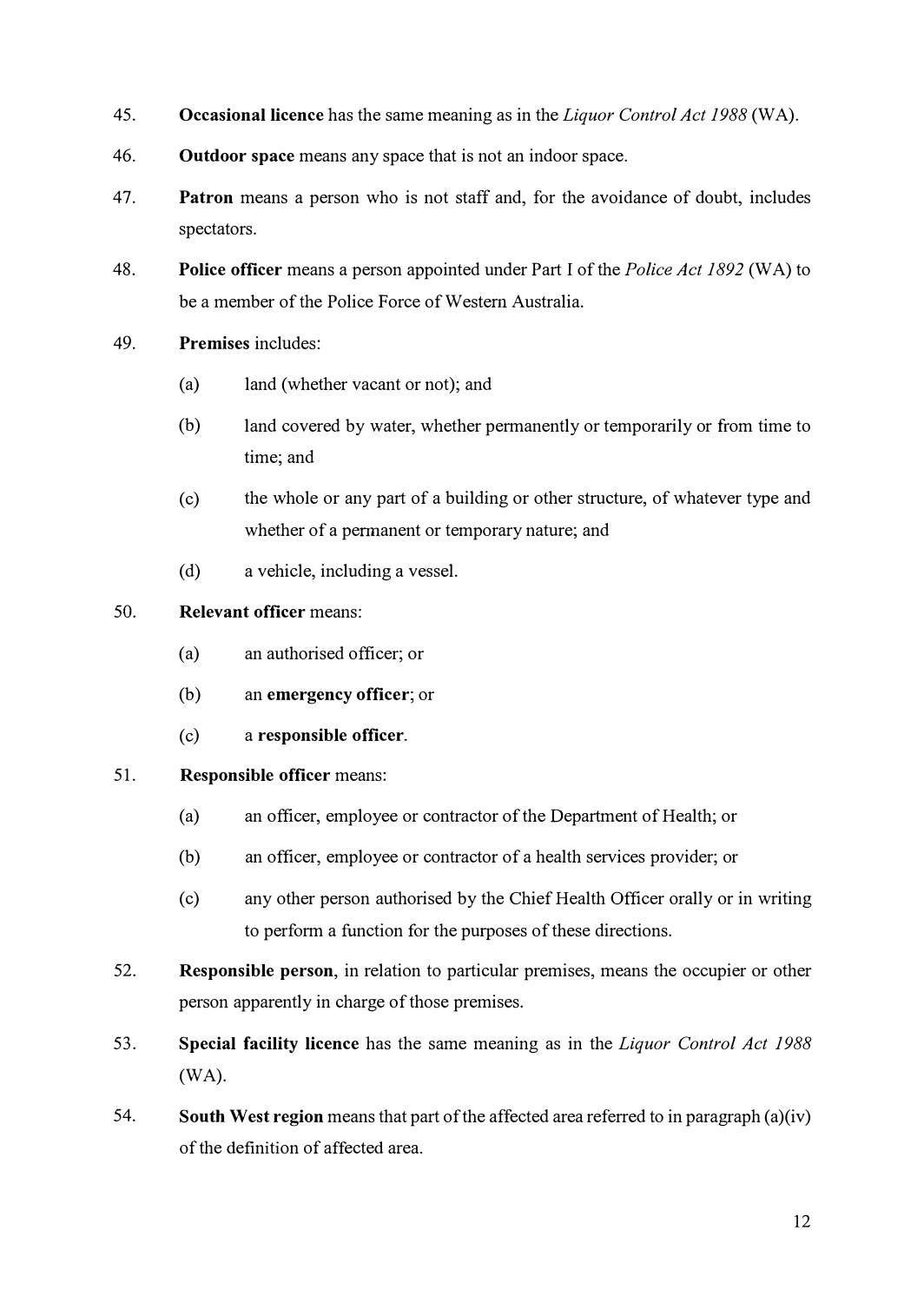- 55. **Specified high risk event** means an event or class of event designated in writing by the State Emergency Coordinator, or a person authorised by the State Emergency Coordinator for that purpose, or by the Chief Health Officer or a person authorised by the Chief Health Officer to be a specified high risk event.
- 56. **Staff** means a person who has responsibilities at a place as an officer or employee or in some other capacity (including a voluntary capacity) and includes:
	- (a) in the case of a sporting activity, coaches and officials such as umpires, referees or scorekeepers; and
	- (b) in the case of a religious service at a place of worship:
		- (i) a person who leads or presides at the service, such as an imam, priest or rabbi; and
		- (ii) persons who assist the person who leads or presides at the service (including those who would ordinarily read from scripture or some other sacred text to a congregation or other group gathered to participate in the service); and
		- (iii) persons present for the purpose of live streaming or recording the service.
- 57. **Sufficient dividing structure** means a wall or other structure which:
	- (a) substantially comprises material that is impervious to air flow; and
	- (b) is anchored to the ground or floor in a way which ensures that it cannot be lifted or pushed apart; and
	- (c) either:
		- (i) reaches from the ground or floor to the ceiling (or roof if there is no ceiling); or
		- (ii) starts from the ground or floor and is at least 2 metres high from the ground or floor to its lowest vertical point measured from the ground or floor.

*Note: In addition to meeting these requirements, a sufficient dividing structure must comply with any other legal requirements applicable to the structure in any way, including any legal requirements relating to the structural integrity of the structure*